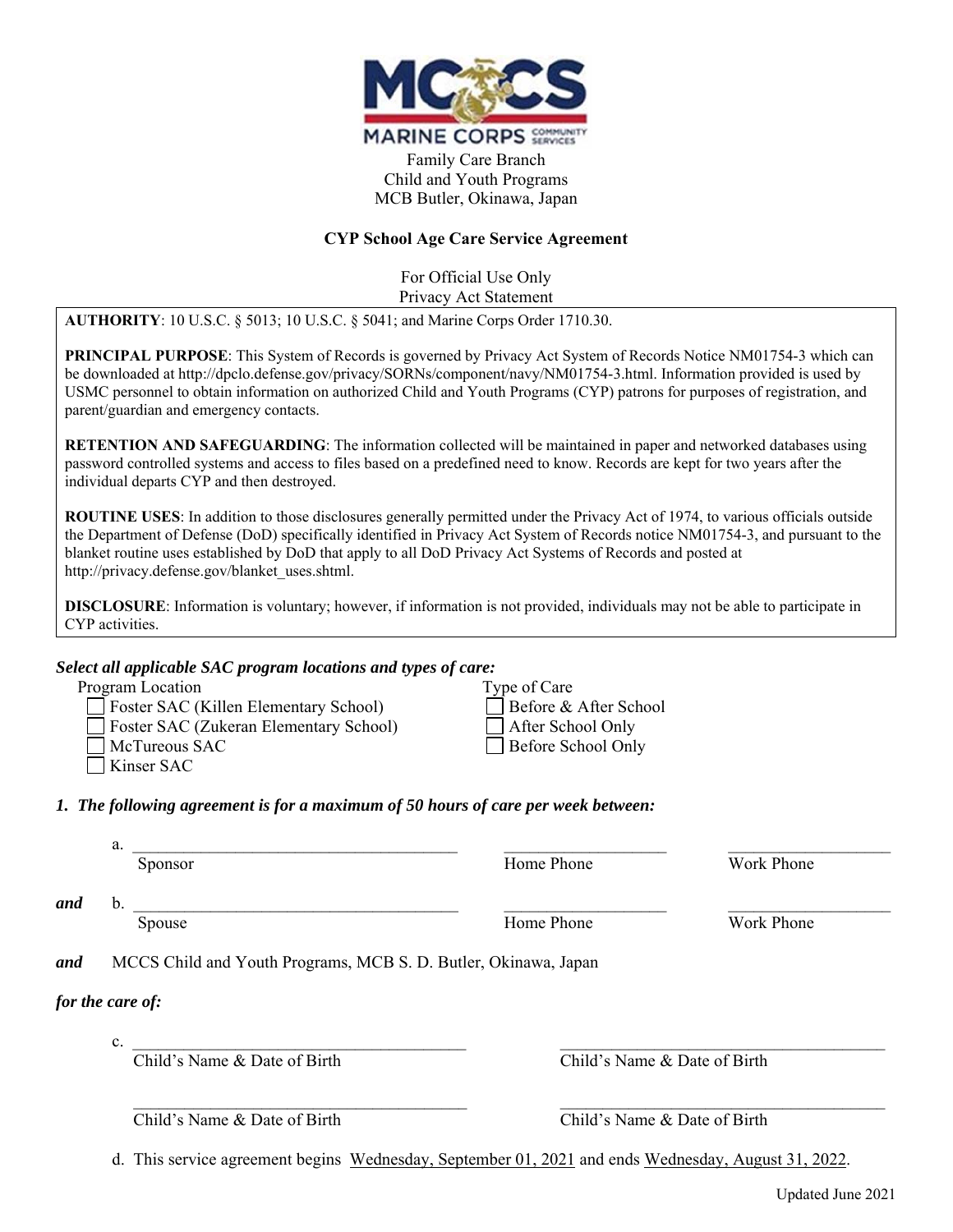## *2. Fees, Payment, and Service Policies:*

 a. The Military Child Care Act requires the Department of Defense (DoD) to prescribe uniform fee regulations for military Child Development Programs annually. Fees are based on total family income. Patrons will be placed in the highest fee category until verification of total family income is complete.

 b. Per DoDI 6060.02, Total Family Income (TFI) includes all earned income including wages, salaries, tip, longterm disability benefits, voluntary salary deferrals, quarters allowances and subsistence allowances and in-kind quarters and subsistence received by military member, pay for service in a combat zone and anything else of value, even if not taxable, that was received for providing services. Quarters allowance and subsistence allowances mean the Basic Allowance for Quarters and the Basic Allowance for Subsistence received by military personnel (with respect to grade and status) and the value of meals and lodging furnished in-kind to military personnel residing on military bases.

- c. Parents must notify CYP of family financial status changes that may affect their Fee Category.
- d. For SAC services, two fees apply during the school contract year:
	- **Before Only / Before & After / After Only** Care fees apply unless school is not in session for an extended break (i.e., winter, spring and summer).
	- Full Day fees are charged when school is not in session for extended breaks or camps. (i.e., winter, spring, and summer).
	- For Summer Camp, there is a separate registration and service contract.

e. A two-week non-payment vacation option is authorized per child per agreement year for children enrolled in SAC school-year programs (Before only / Before & After / After only**)**. All requests must be in weekly (Monday through Friday) increments and submitted at least two weeks in advance. Unused non-payment vacation time cannot be carried over from one contract year to another year. CYP may temporarily fill spaces during a patron's two-week non-payment vacation period.

f. There is no reduction of fees for absences or illnesses. Fees are not reduced for absences, holidays, and short term emergency closures such as typhoons and air conditioning, water or power outages which require CYP to close. Services will not be available on federal holidays, typhoon closures, and short-term emergencies. Parents will be notified of additional periods of non-service as determined by CYP, as soon as such periods are known.

 g. DoD contractors are not eligible to receive child care fee assistance or a reduction in fees for additional children in the same family.

h. The patron agrees to pay CYP for the services as long as the space is held for the child, whether the space is used or not, except when the two-week non-payment vacation option is used.

i. Children absent from CYP due to a parent's extended TAD/TDY deployment have two options available: (1) pay in full to hold child's space; or (2) withdraw child from the program and be placed at the top of the waiting list for the first available space upon return.

 j. Fees are due before services are rendered. Fees not received prior to services being rendered may result in a temporary suspension or cancellation of agreement services. If paying weekly, payment is due by close of business the last day of the business week; if paying on the 1<sup>st</sup> and 15<sup>th</sup>, payment is due by the 1<sup>st</sup> and 15<sup>th</sup> of each month (if the 1<sup>st</sup> or  $15<sup>th</sup>$  is on a weekend or holiday payment is due the business day prior); or if paying monthly, payment is due the first business day of the month. Any payment not made within 3 calendar days of due date will require payment before child can enter care.